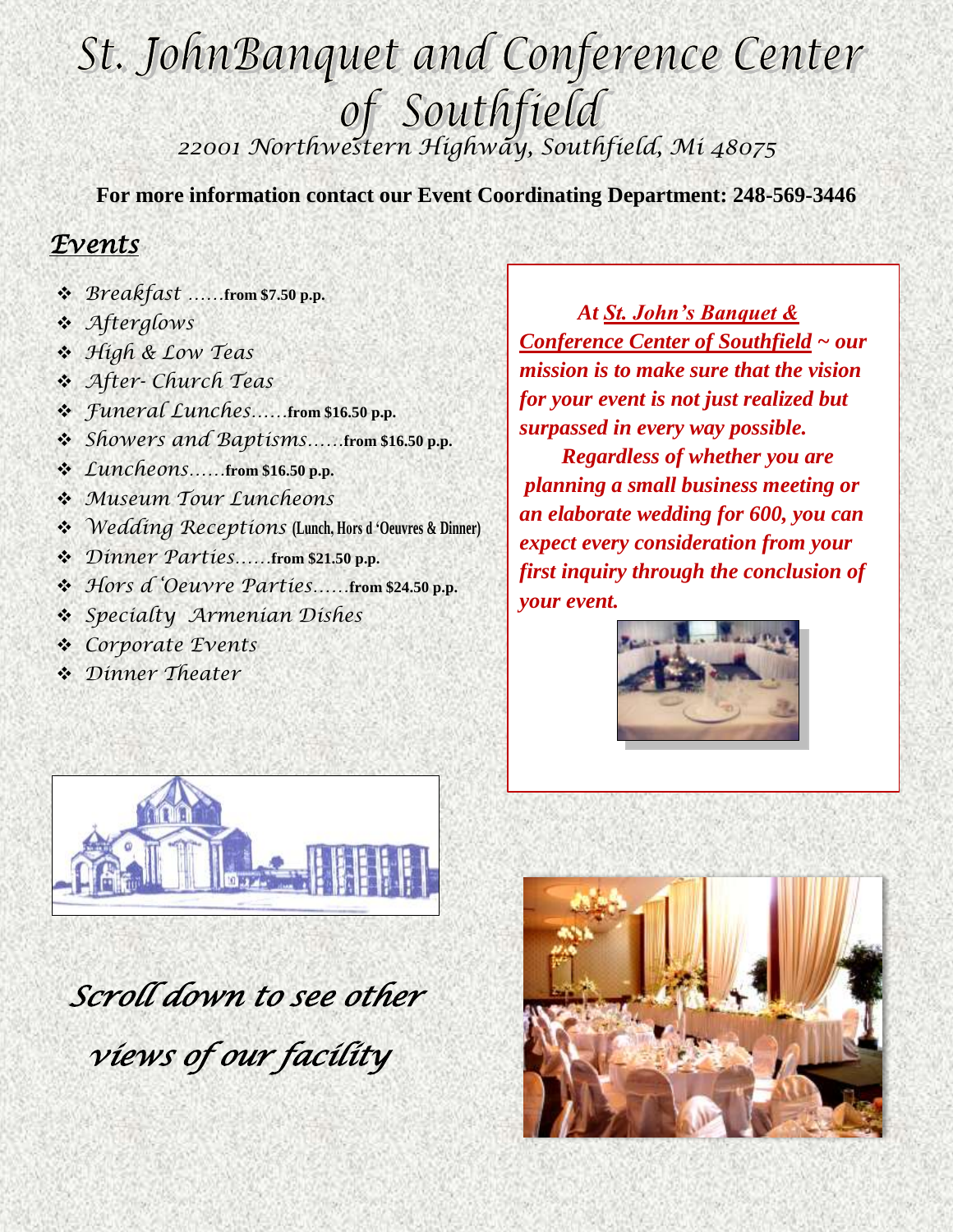#### *You Are Coming To St John's*







*Main Hall Entrance*



*Alex & Marie Manoogian Museum Entrance*





*Entrance to the Vartan,* Theatrical *Ararat and Conference Rooms Stage*



*F Full*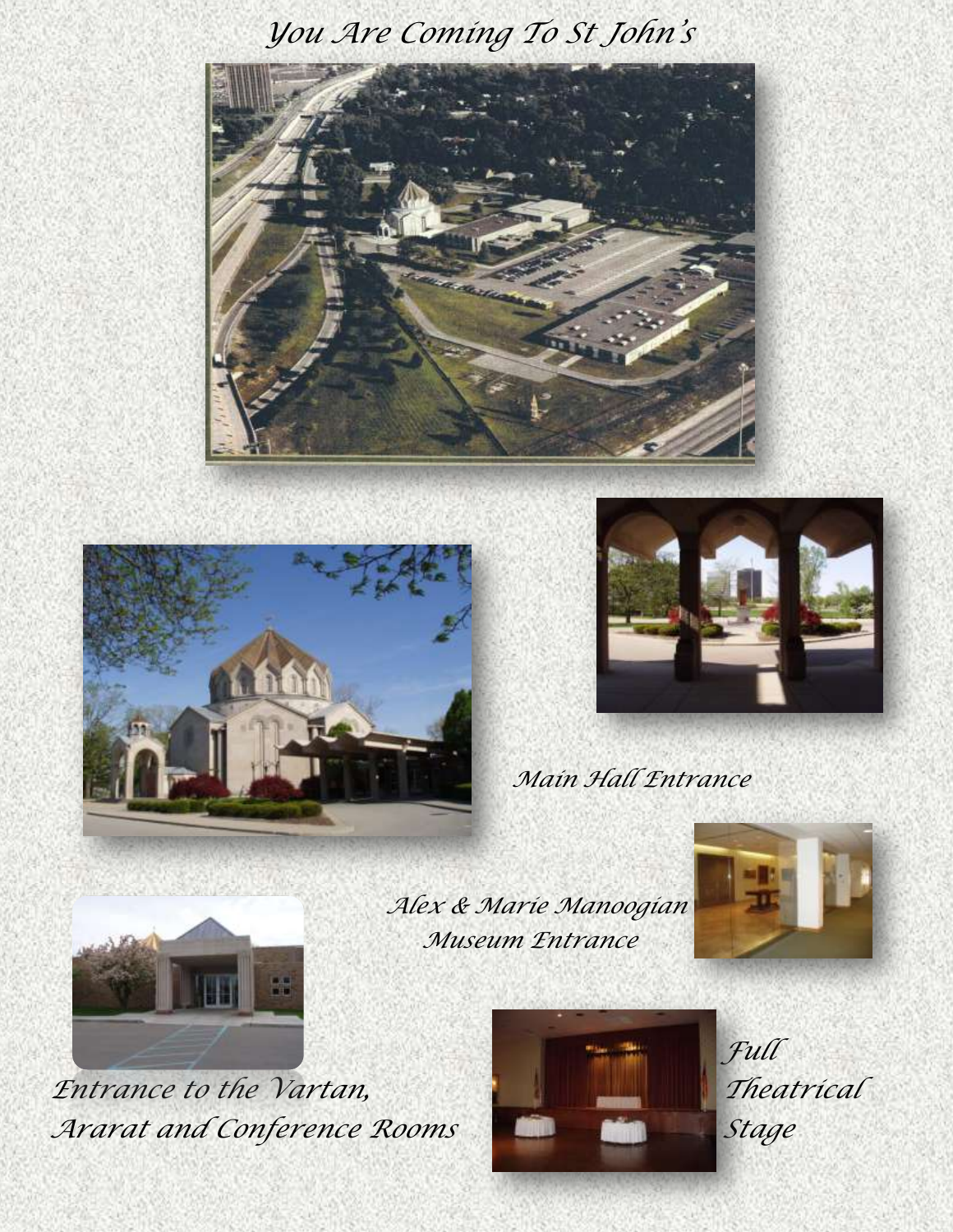### *You will be walking into this!!!!*







*The Grand Ballroom 7400 Sq. Ft. ~ Seats 600 of your guests Complete sound system Full stage*

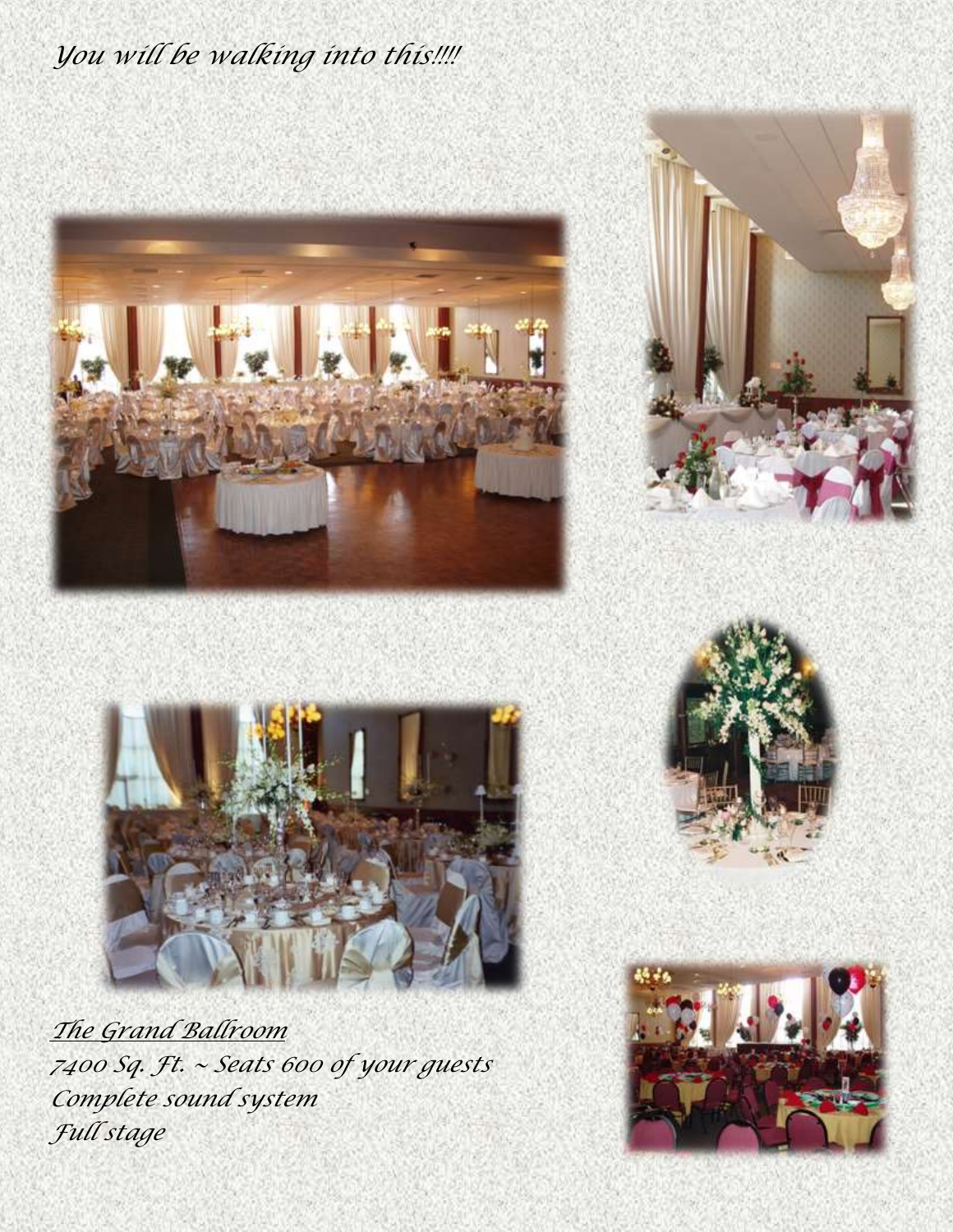#### *Or in one of our smaller venues*

*The Ararat Room For Conferences or Parties 1500 Sq. ft. ~ Seats 90 of your guests*





*The Veterans Ballroom 3400 Sq. Ft. ~ Seats 300 of your guests*





*The Vartan Room Formal Affairs or Parties 1900 Sq. Ft. ~ Seats 100 guests*

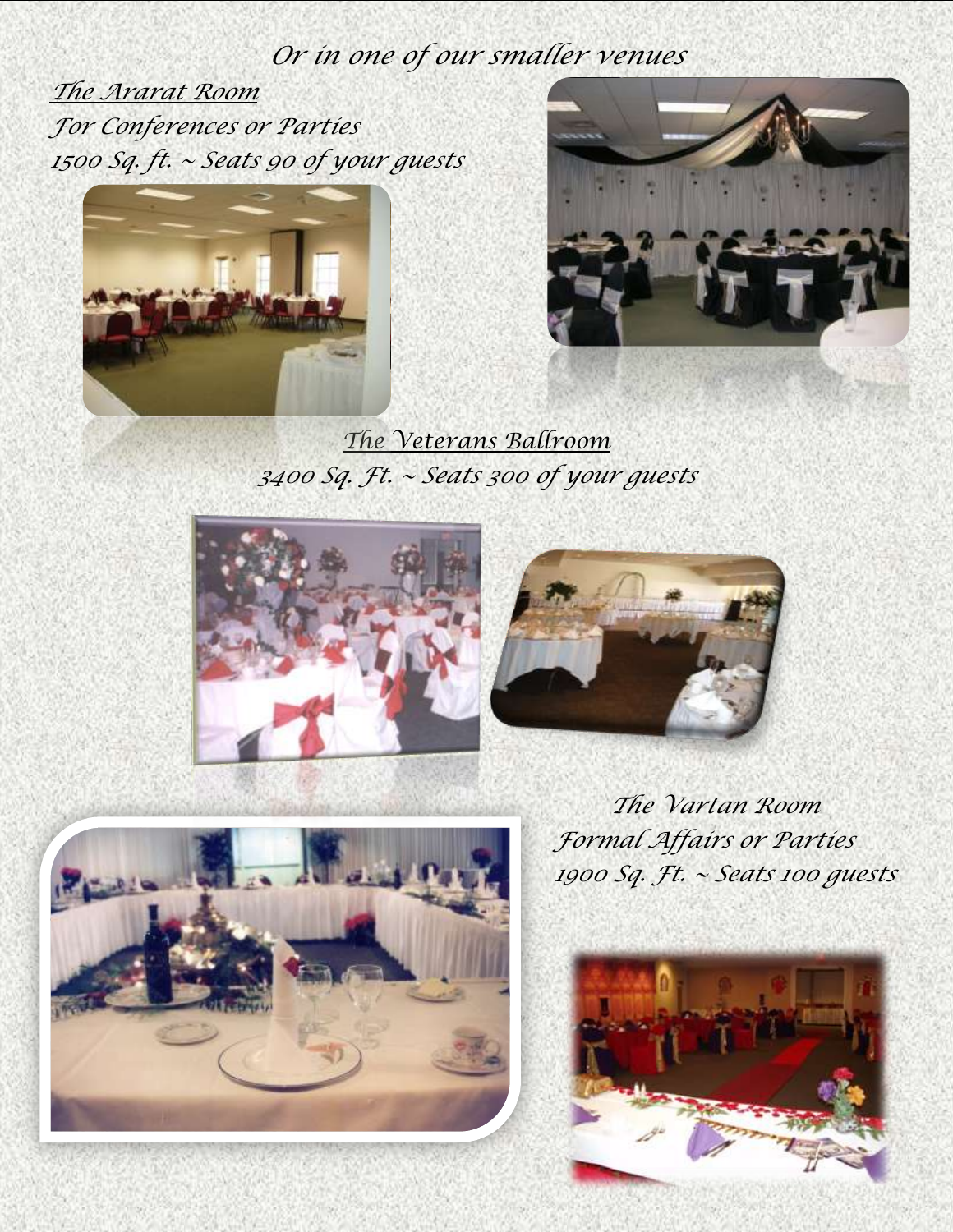## *Some of what you can expect:*

*An Elaborate Buffet Tradition Armenian Mezza Specialty Cuisines Elegant Entrees to*

*Comfort Foods Individual Dinners Family Style Meals Teas and Afterglows*